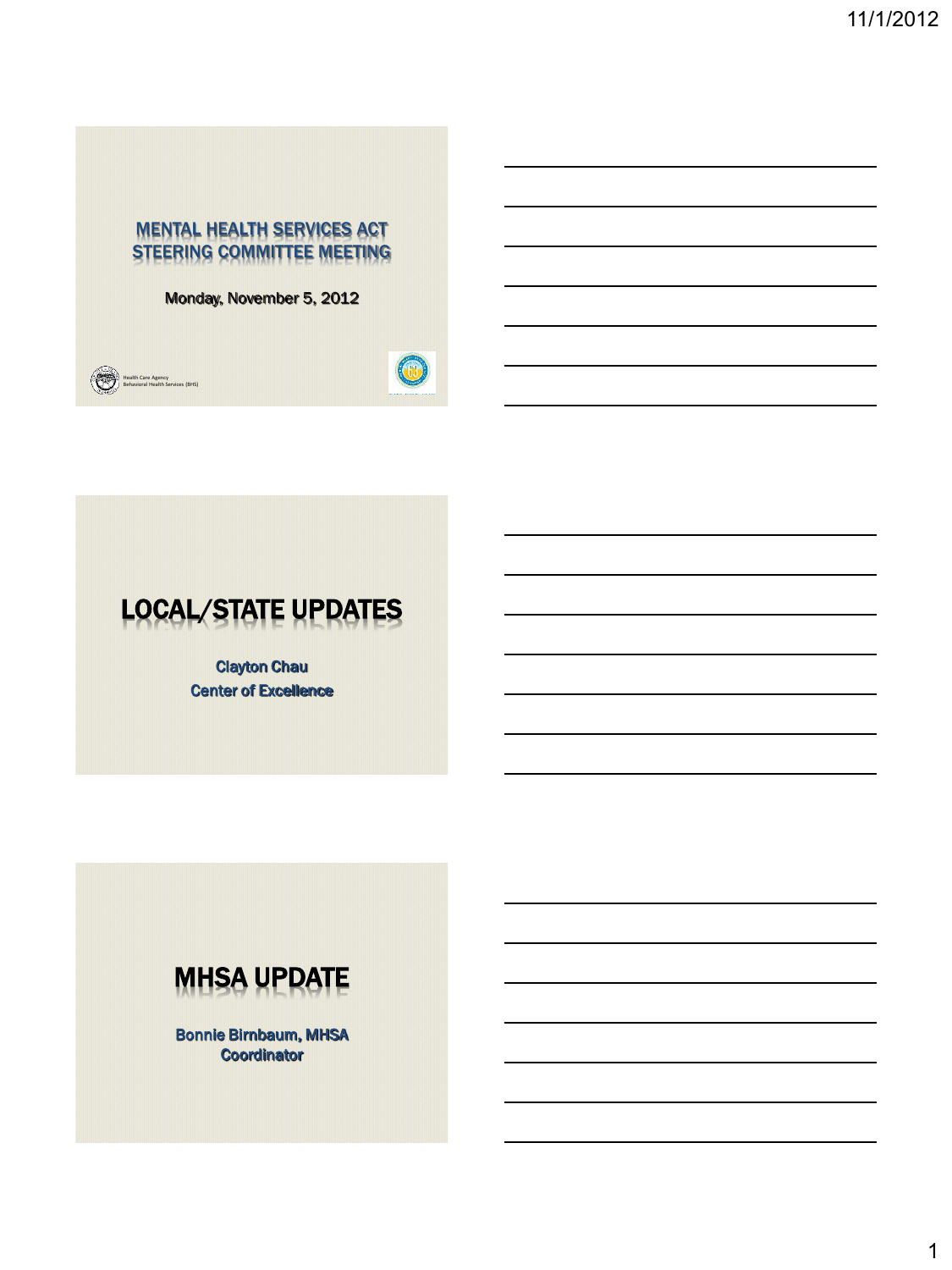## PEI SUBCOMMITTEE UPDATE

Christopher Bieber & Daria Waetjen

# PEI ACTION ITEM

Approve the Budget and Program Changes to PEI for FY 13/14

# WET/INNOVATION SUBCOMMITTEE UPDATE

William Gonzalez

&

Denise Cuellar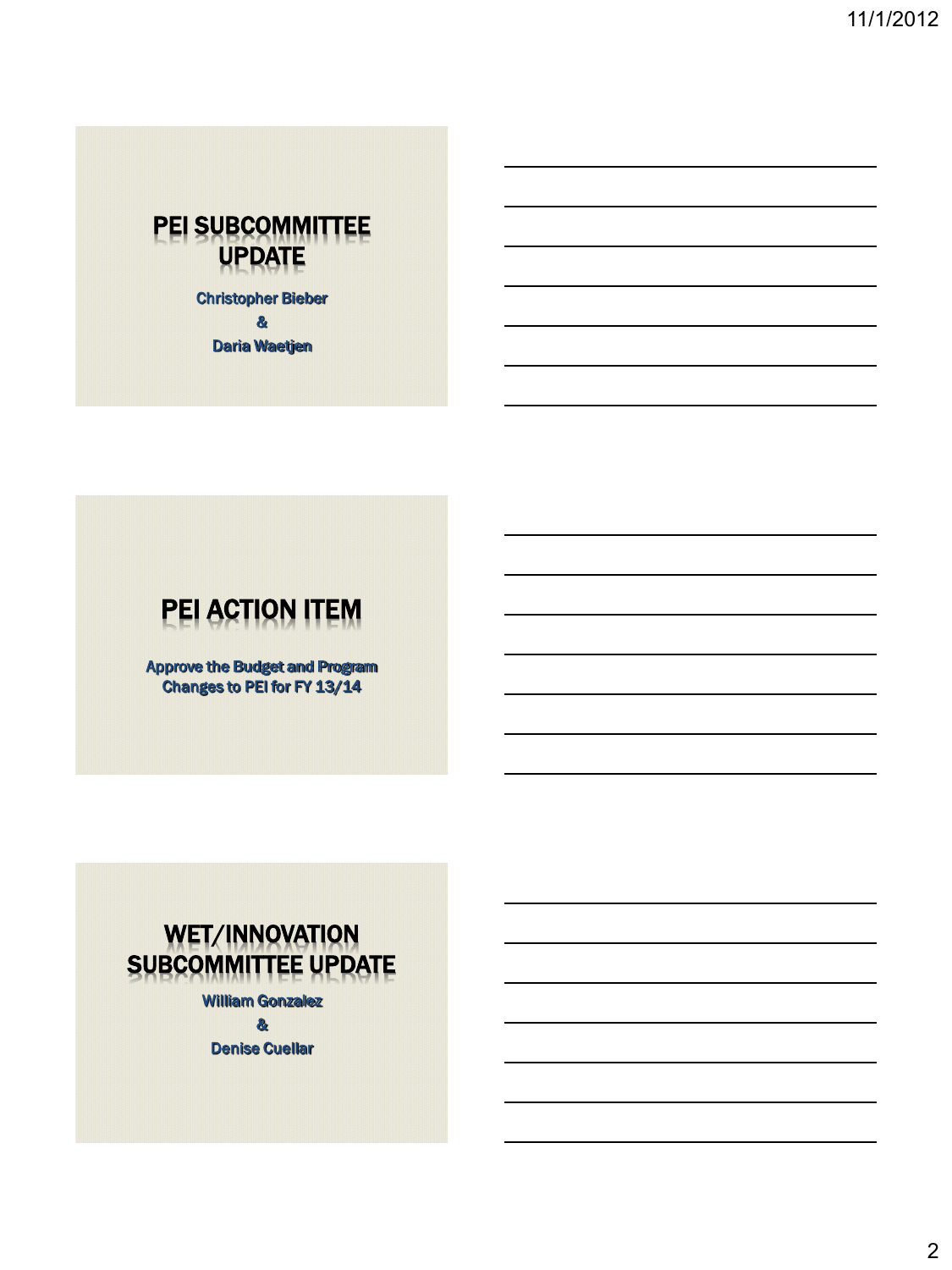



## OC Multicultural Development Program

OC Behavioral Health Services Center of Excellence

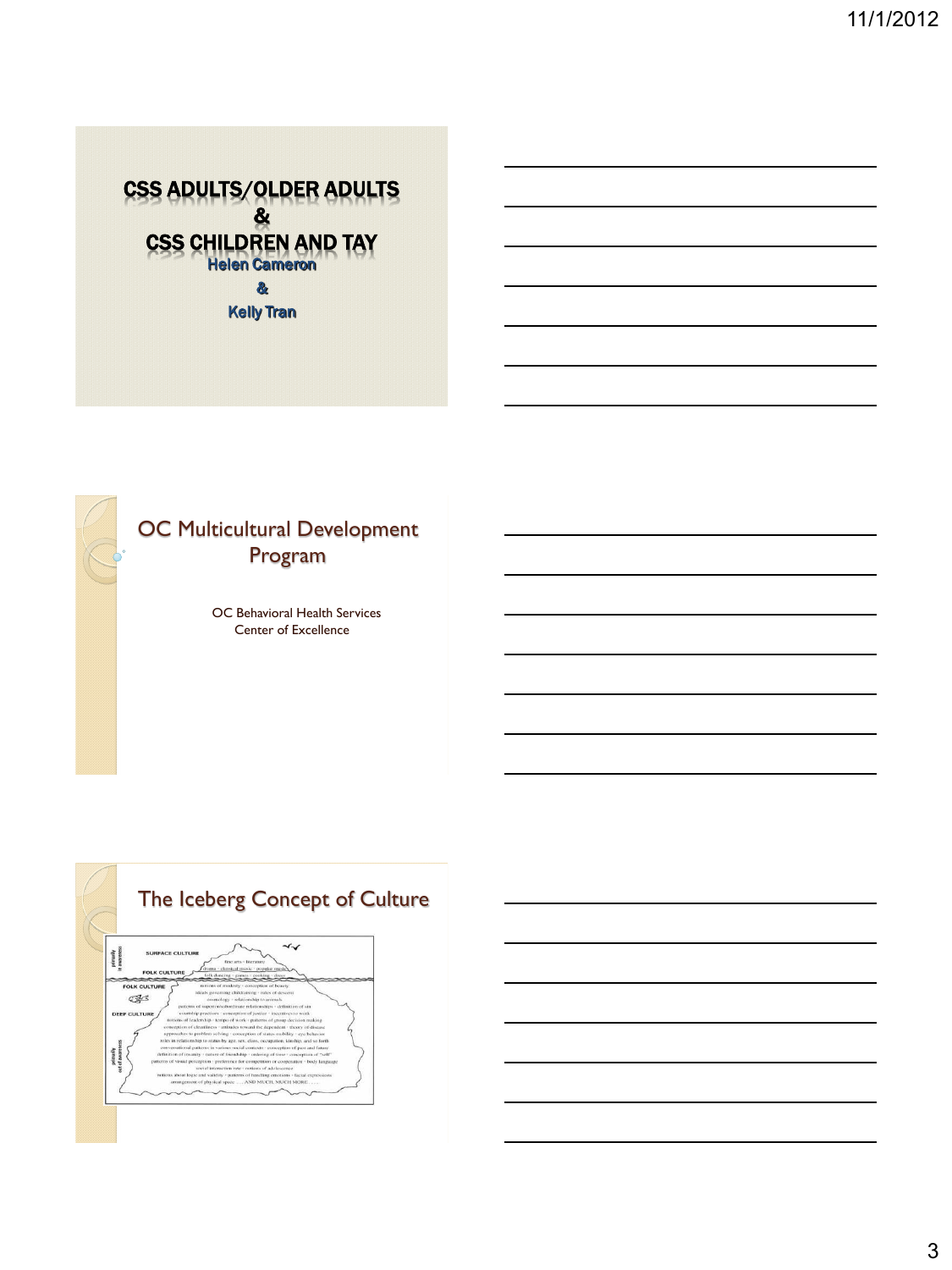### Mission

 Promoting **health equity** by enhancing culturally **responsive and inclusive**  behavioral health services to **all** ethnic and cultural groups.

Goal

• Training • Education Research Advocacy

## Program Objectives

 **Providing consultation, evaluation, supervision, and training** for BHS system of care to ensure that services are culturally and linguistically responsive.

**Enhancing culturally responsive and** 

**inclusive BHS** through: • Supportive Services

 **Identifying local and regional behavioral health needs** of linguistically and culturally diverse populations as they impact county system of care.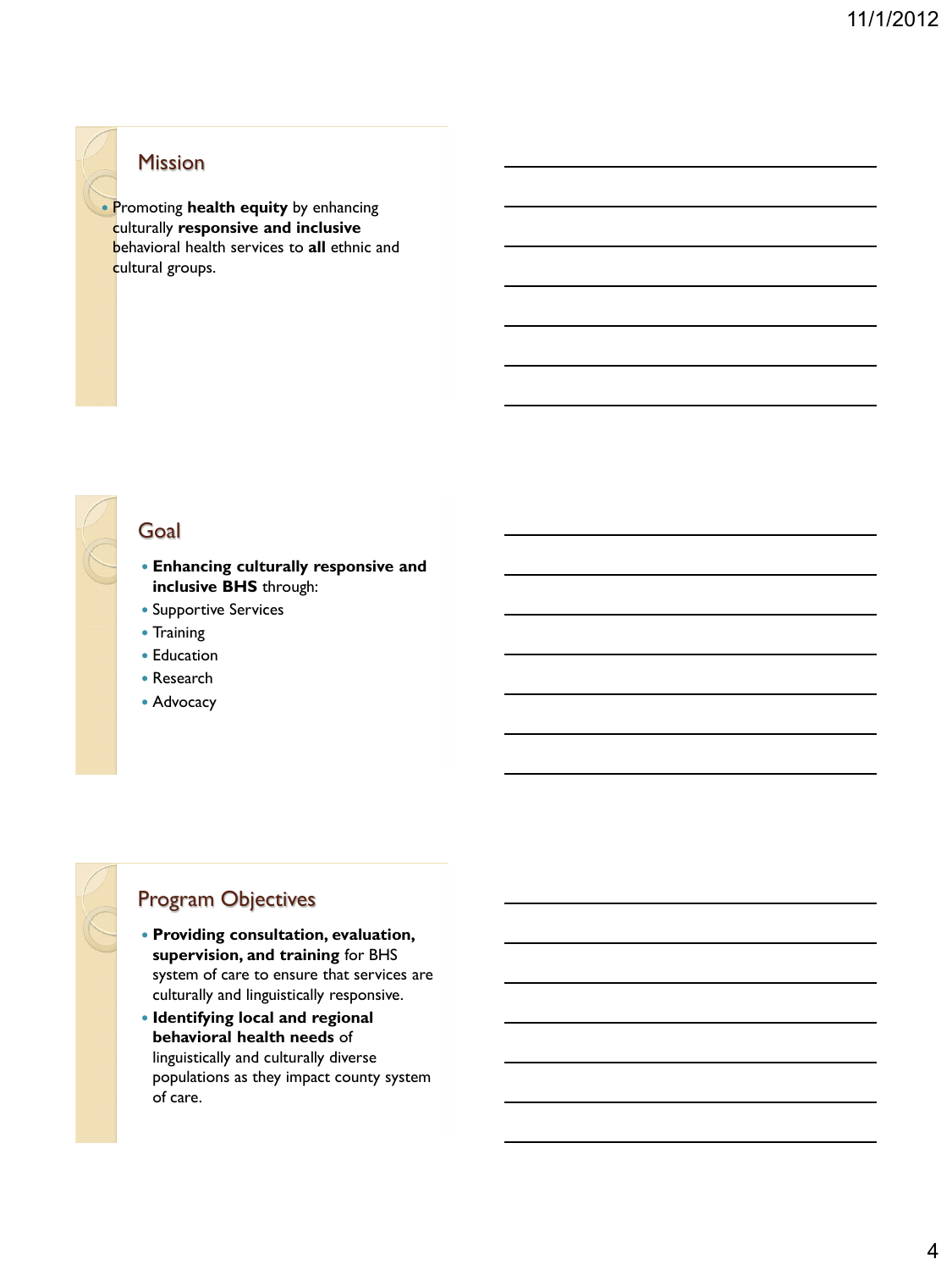## Program Objectives

#### **Developing, coordinating, and facilitating**:

• the implementation of a cultural responsiveness plan for OC.

Language Service Coordination

SSI/SSDI Disability Benefits and

Consultation and Training

Employment Consultation and Training

 Culture and Mental Health Needs of the Deaf and Hard of Hearing Community

#### **Developing, implementing, and ensuring**:

• The accuracy of verbal interpretation and written translation services and materials

#### **Planning & organizing**:

• Cultural diversity events at an organizational and community level

### **Services**

Services

#### **Trainings and Education**:

Client Culture, Cultural Groups, Older Adults, People with Developmental Disability, People with HIV/AIDS, Refugees and Immigrants, Stressed Families, Trauma-Exposed Individuals, LGBTQI, Limited English Proficiency Culture, etc.

- **CRI-Consumer/Peer Supervision**
- **CRI-Clinical Consultation**
- **CRI-Research and Advocacy**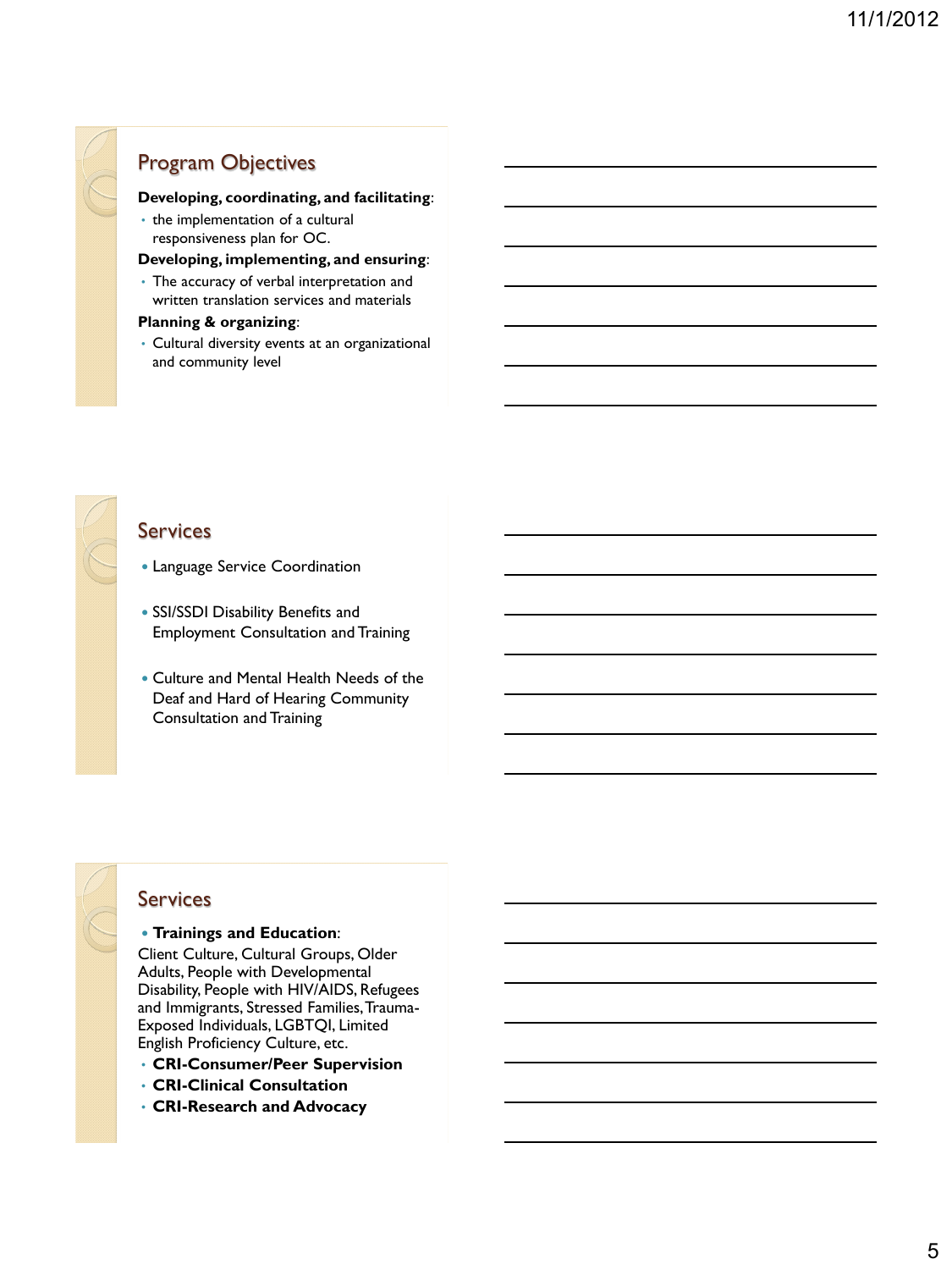



# STEERING COMMITTEE **COMMENTS**

Sharon Browning, Facilitator



Sharon Browning, Facilitator